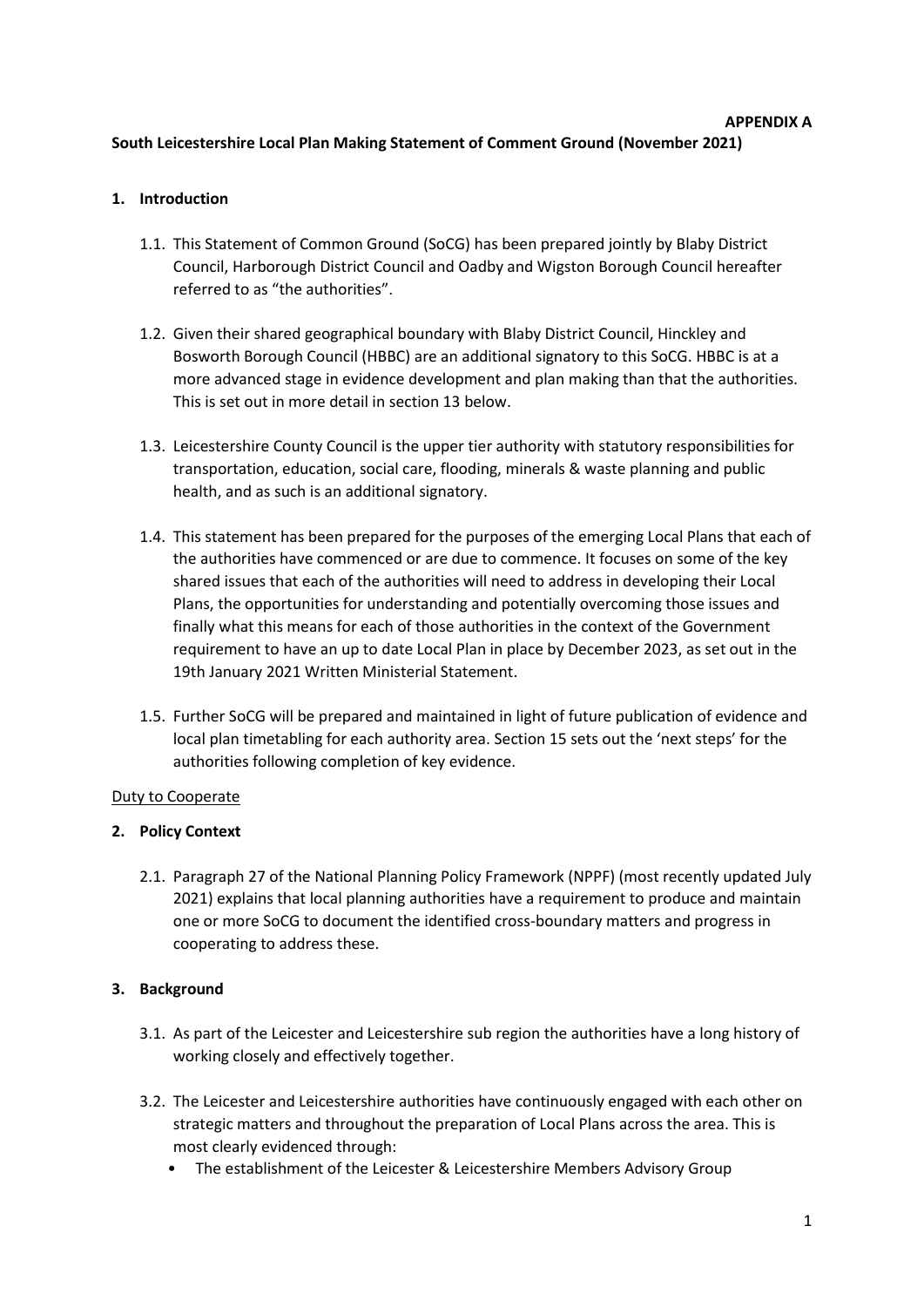- The joint preparation of evidence, including the Housing & Economic Development Needs Assessment (2017)
- The adoption of a non-statutory Strategic Growth Plan 2018 which includes 'notional' housing figures.
- The agreement of Joint Position Statements in 2017, 2018 and 2020
- 3.3. More recently this is demonstrated in the Leicester & Leicestershire Authorities Statement of Common Ground relating to Housing and Employment Land Needs (June 2021) (L&L SoCG) which sets out a work programme for the apportionment of Leicester City's unmet need.

# **4. Role of this SoCG**

- 4.1. This SoCG is prepared in the context of identified key cross boundary issues that are specific to this group of authorities due to their geography, shared boundaries and known strategic constraints.
- 4.2. This SoCG sets out some of the key cross-boundary matters being addressed through cooperation by the authorities. Specifically, it highlights the cross boundary strategic planning matters in the authorities' administrative areas that need to be addressed through collaborative evidence. By doing this it aims to demonstrate that the authorities' emerging local plans are based on effective and ongoing cooperation and that the individual strategies are as far as possible based on agreement. The authorities will work together to achieve this through the alignment of local plan and evidence production timetables as much as possible.

# **5. Strategic Geography**

- 5.1. As detailed in the L&L SoCG, all authorities are within a shared housing market area, the Leicester and Leicestershire Housing Market Area (HMA), and a shared functional economic market area, the Leicester and Leicestershire Functional Economic Area (FEMA). However, for the purpose of this SoCG, only the administrative areas of Blaby District, Harborough District and the Borough of Oadby and Wigston is relevant.
- 5.2. This geographical area is important to the whole of the L&L HMA, and will be even more so in the future as it has an opportunity to play a pivotal role in strategic infrastructure provision to enable a shift towards delivering more future planned growth on strategic sites with accompanying local infrastructure.
- 5.3. The administrative areas plan set out in Appendix A show that all the authority areas also share a boundary. There is a need to work cooperatively in an effective way to address key strategic matters pertaining to these areas.

# Key Matters on which the parties agree

# **6. Apportionment of Leicester's Unmet Need to 2036**

6.1. The Leicester & Leicestershire Authorities - Statement of Common Ground relating to Housing and Employment Land Needs (June 2021), signed by all parties within the Leicester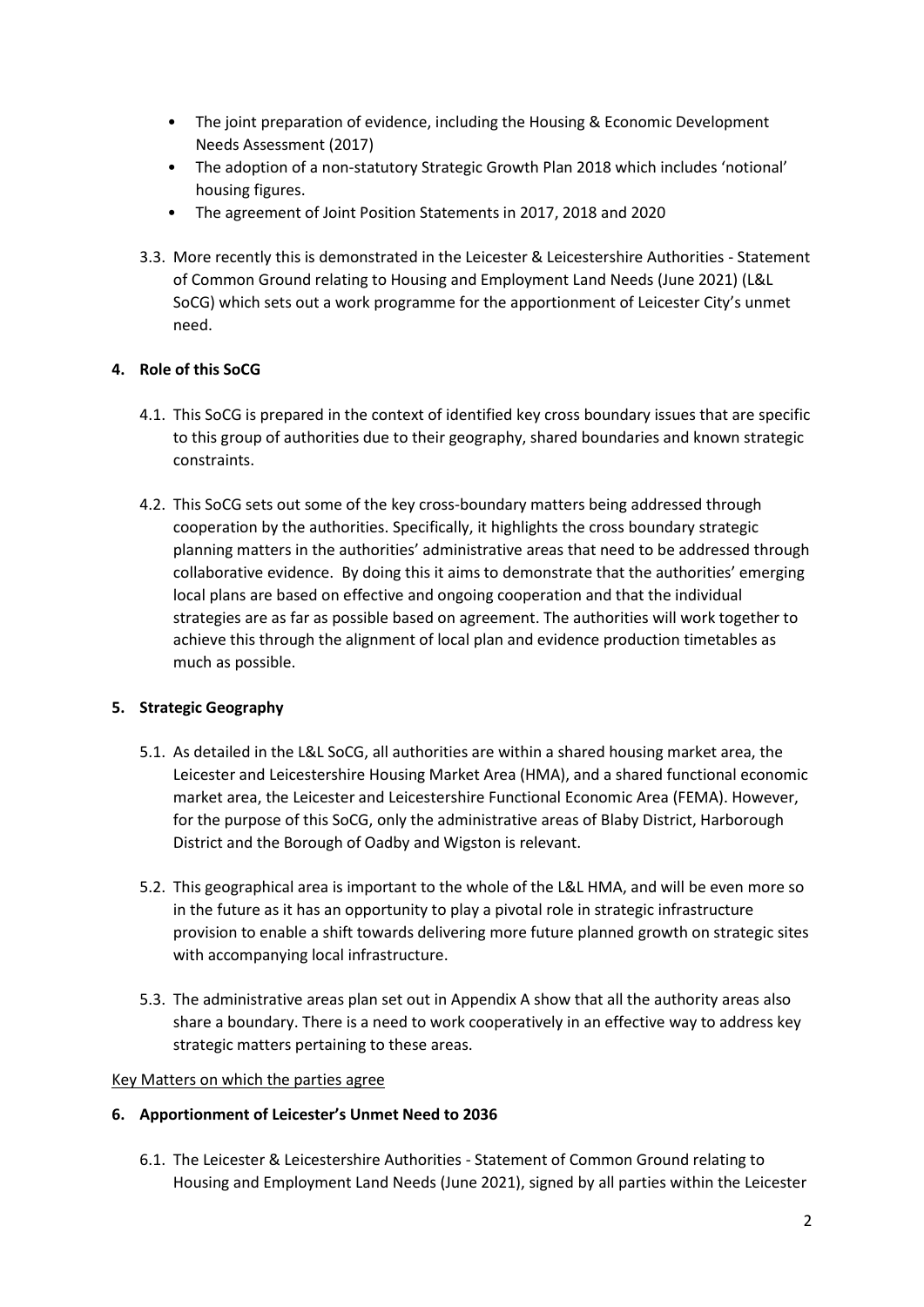and Leicestershire Housing Market Area (HMA) and Functional Economic Area (FEMA), sets out the current position and details the work currently underway that will inform the apportionment. This will not be repeated in this statement.

### **7. Strategic Matters**

7.1. With a shared strategic geography, the following key cross boundary issues have been identified: transport connectivity; other infrastructure requirements; and development pressures and opportunities. This SoCG is not intended to identify all common issues but focus on those listed above where a shared approach is considered to be the most effective in finding solutions to expedite plan making for each authority.

#### **8. Transport Connectivity**

- 8.1. Key transport networks within the geographic area are interconnected. These include routes on the Strategic Road Network (SRN) and Local Road Network (LRN) which run through the authority areas, most notably the M1, M69, A47, A6, A5199 and the A426. Successive transport evidence has identified existing constraints on each of these routes that result from traffic movements covering a large area. Specifically, this includes capacity issues on the key north-south arterial routes in and out of Leicester City, and the limitations of existing east-west highway infrastructure.
- 8.2. Larger scale highway mitigation secured through current plans is enabling growth to come forward, for example Lutterworth East on the A426 and Lubbesthorpe for the M1, albeit the mitigation is primarily to deal with site-specific impacts arising from the respective developments as opposed to dealing with wider, cumulative impacts of growth.
- 8.3. However, it is expected that, in the absence of mitigation, further strategic growth within the authorities' areas would have severe additional individual, cumulative and (in many cases) cross-boundary impacts on already congested parts of the highway network and that these impacts could require strategic transport solutions to address. Given the complexity and integrated nature of the transport network within the authorities' areas, a consistent and joint transport evidence base will provide a more robust basis on which to plan.

#### **9. Other Infrastructure Requirements**

9.1. New development can put pressure on existing communities, services and facilities if there is a lack of accompanying infrastructure, such as open space, education provision and health facilities. As such, it is necessary to work with a range of service providers to identify all necessary infrastructure to make strategic growth sustainable and deliverable. Historically this has been challenging on an individual local planning authority basis. Often service providers have resourcing issues which can hinder them from engaging effectively in the process in a timely manner. They often operate on a larger scale than the local authority level and again this can impact their ability to respond effectively. By the authorities working together, it is anticipated that the resourcing burden on service providers will be reduced.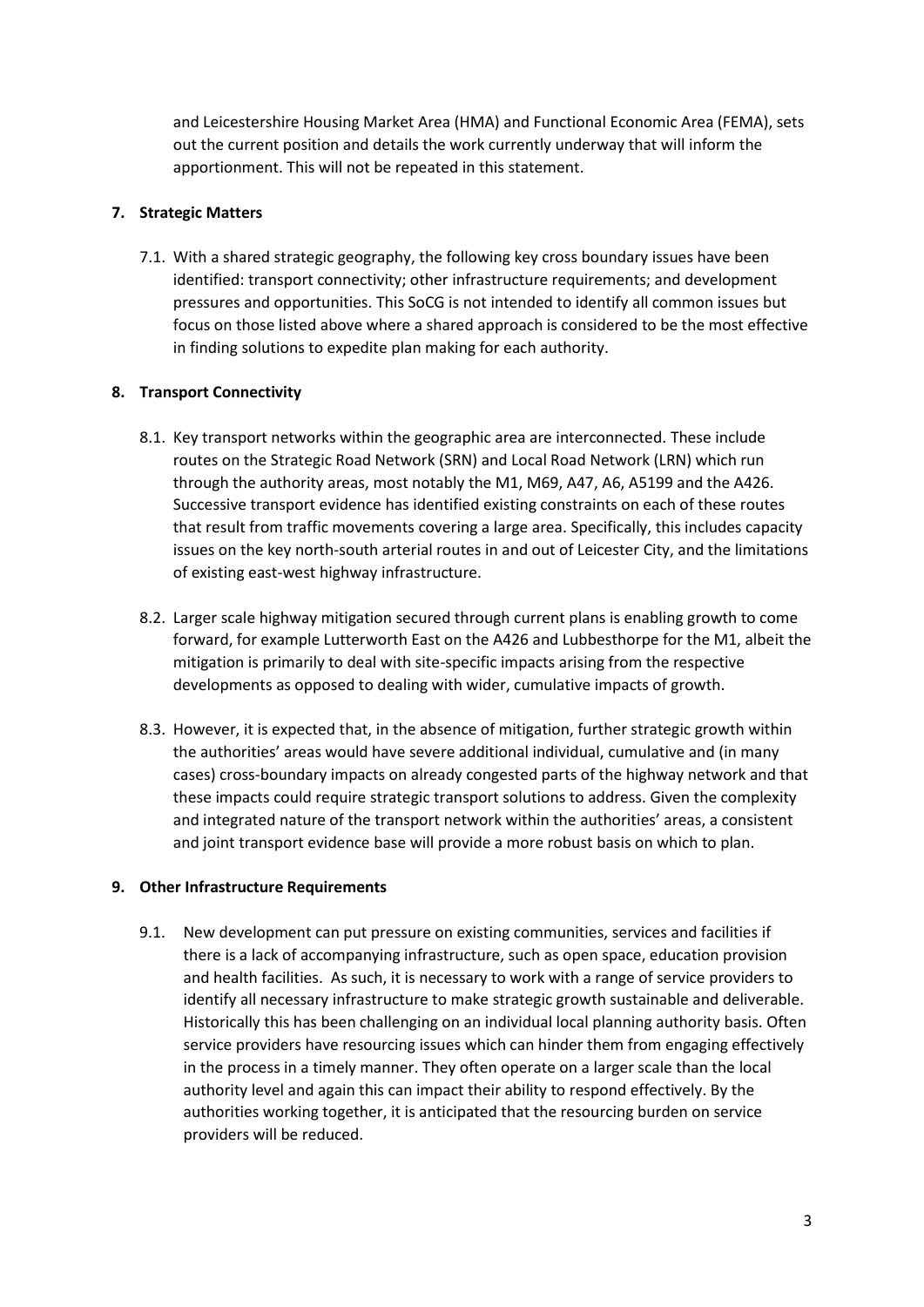#### **10. Development Pressures and Opportunities**

10.1. Each authority is considering strategic growth opportunities, many of which are close to administrative boundaries and all of which will be served by the same roads and other transport facilities (e.g. bus and rail services) and are therefore likely to interact in transport and other infrastructure terms. Correspondingly, a common approach to transport assessment and the identification of other infrastructure is required to understand the interrelationships between the potential growth options and identify appropriate cumulative mitigation. Cross boundary working is particularly beneficial in this respect.

# **11. Evidence Production**

11.1. As stated above there is a history of joint working for evidence production with clear benefits being efficiencies for each partner but also strength in robustness of evidence. To address the issues detailed above, the authorities will work together to produce the following key pieces of evidence:

#### • **Strategic Transport Assessment**

- 11.2. The housing and employment targets for each of the authorities will be subjected to a joint strategic transport assessment that will cover the authority areas as identified within Appendix A. This will be produced in collaboration with Leicestershire County Council Highways, National Highways, Leicester City Council and other relevant highway authorities.
- 11.3. The STA will identify the implications of the growth options in transport terms including pinch points on the existing network and will test scenarios of mitigation to understand whether growth can come forward.
- 11.4. This work will follow the sub regional Strategic Transport Assessment currently in production for the administrative areas of the eight local planning authorities and two transport authorities within Leicestershire.

# • **Infrastructure Delivery Plan**

- 11.5. Growth allocated within a Local Plan must be supported by identified strategic infrastructure. This includes, but is not limited to, highways and transport, health, and education, and also other infrastructure such as utilities and libraries.
- 11.6. The authorities will look to jointly commission consultants to produce an infrastructure delivery plan which will identify the strategic infrastructure required to deliver growth in each of the emerging local plans.
- 11.7. The authorities will consider effective ways in which to engage with relevant infrastructure providers, including through an infrastructure board. This could bring benefits to those organisations that operate on a more strategic basis than local authority area.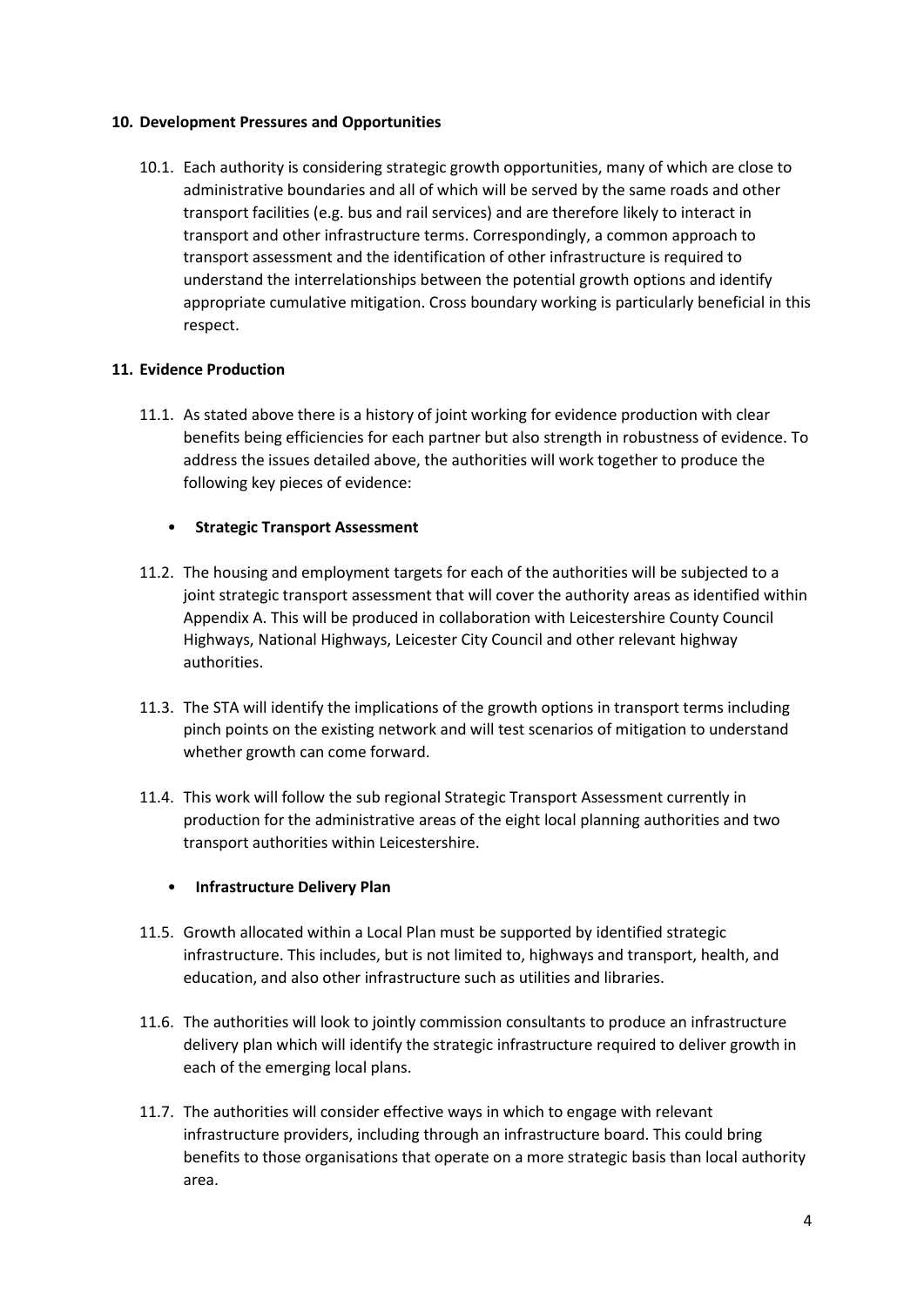# • **Viability**

11.8. The outputs of the STA and IDP will be subjected to a whole plan viability appraisal. Although each of the authorities will need to consider their own specific proposed provisions in their draft local plans, the mitigation measures will be tested together.

# • **Other opportunities**

11.9. If an opportunity for joint working arises that is not set out within this SoCG the authorities are not bound by the list within this SoCG and will look to take advantage of joint evidence production where possible.

# **12. Local Plan Timescales**

- 12.1. Each authority is required to prepare a Local Development Scheme (LDS) which sets out a timetable for preparing its Local Plan. Progress is dependent upon the outcome of the sub regional evidence base, as set out above, before the more substantive Local Plan evidence base can commence. As set out in the Leicester & Leicestershire Authorities - SoCG relating to Housing and Employment Land Needs (June 2021) the sub regional evidence is due for completion Winter 2021/2022. Evidence relating to transport impact, infrastructure requirements and whole plan viability cannot be undertaken until this sub regional work is complete. The authorities will ensure that they are in a position to expedite the joint evidence on completion of the sub regional work.
- 12.2. Each authority will maintain their own local plan work programmes, but will incorporate the below milestones:
	- Strategic Transport Assessment Autumn / Winter 2022
	- Whole Plan Viability Autumn / Winter 2022
	- Infrastructure Development Plan Autumn / Winter 2022
- 12.3. The authorities are clear that the alignment of local plan production does not extend to the production of a joint local plan but will explore opportunities to align local plan work programmes where possible on the back of the above evidence timetable. Each authority will continue in the production of a Local Plan for their own administrative area.

# **13. Hinckley and Bosworth Borough Council**

13.1. Hinckley and Bosworth Borough Council (HBBC) shares an administrative boundary with BDC and geographically occupies the south west of Leicestershire and as such has a strong relationship with the authorities on strategic matters. HBBC are at a more advanced stage in evidence development and plan making than that the authorities. This means that some pieces of work will be undertaken only by the three authorities and HBBC's existing evidence base will be used to supplement this work to present a complete picture. Where appropriate, HBBC evidence base will be updated, for example, to align time periods. The authorities and HBBC will maintain an ongoing and effective relationship on cross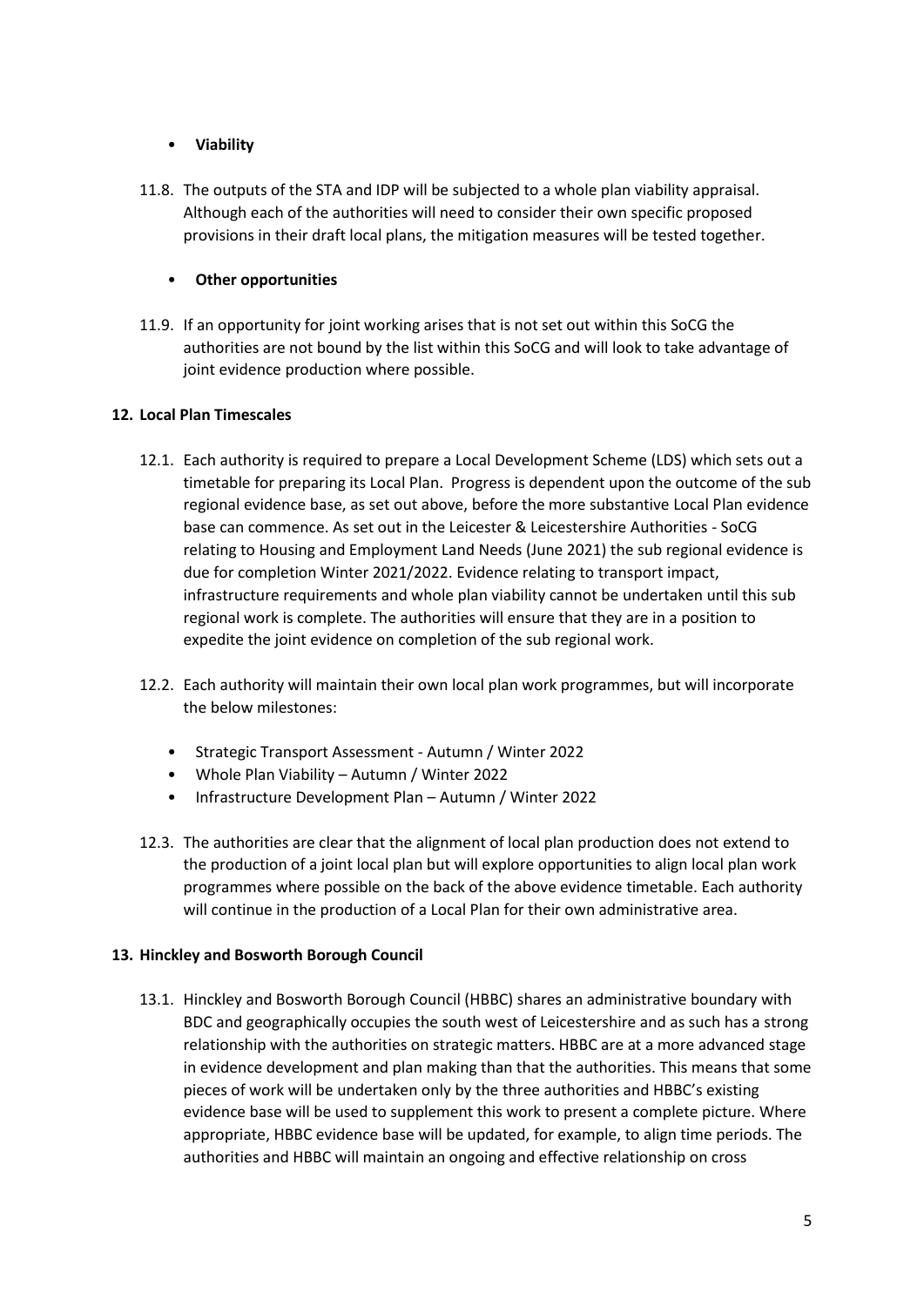boundary strategic issues and will ensure the evidence the authorities commission as listed above will reflect evidence produced by HBBC to inform their Local Plan.

# **14. Updating this SoCG**

- 14.1. The authorities acknowledge the Government intend to reform the planning system and have consulted on a White Paper - Planning for the Future.
- 14.2. There is no timetable for the reforms and the proposals could change following consultations. Against this back-drop the Government is encouraging authorities to get up to-date Local Plans in place.
- 14.3. This SoCG includes an agreed programme of work to jointly undertake key evidence to inform each authority's local plan production. The authorities agree the Duty to Cooperate is an ongoing process and this SoCG will be kept up to date or superseded by a new SoCG to reflect the latest position. This process will be managed through ongoing joint work between the authorities.

#### **15. Next Steps**

- 15.1. This SoCG focuses on some of the key shared issues that each of the authorities will need to address in developing their Local Plans and a programme of joint working on important evidence. On completion of the joint evidence, the authorities will continue to work together and will:
	- analyse the outcomes of the jointly produced evidence as listed in section 11 above;
	- jointly produce further SoCG as necessary.